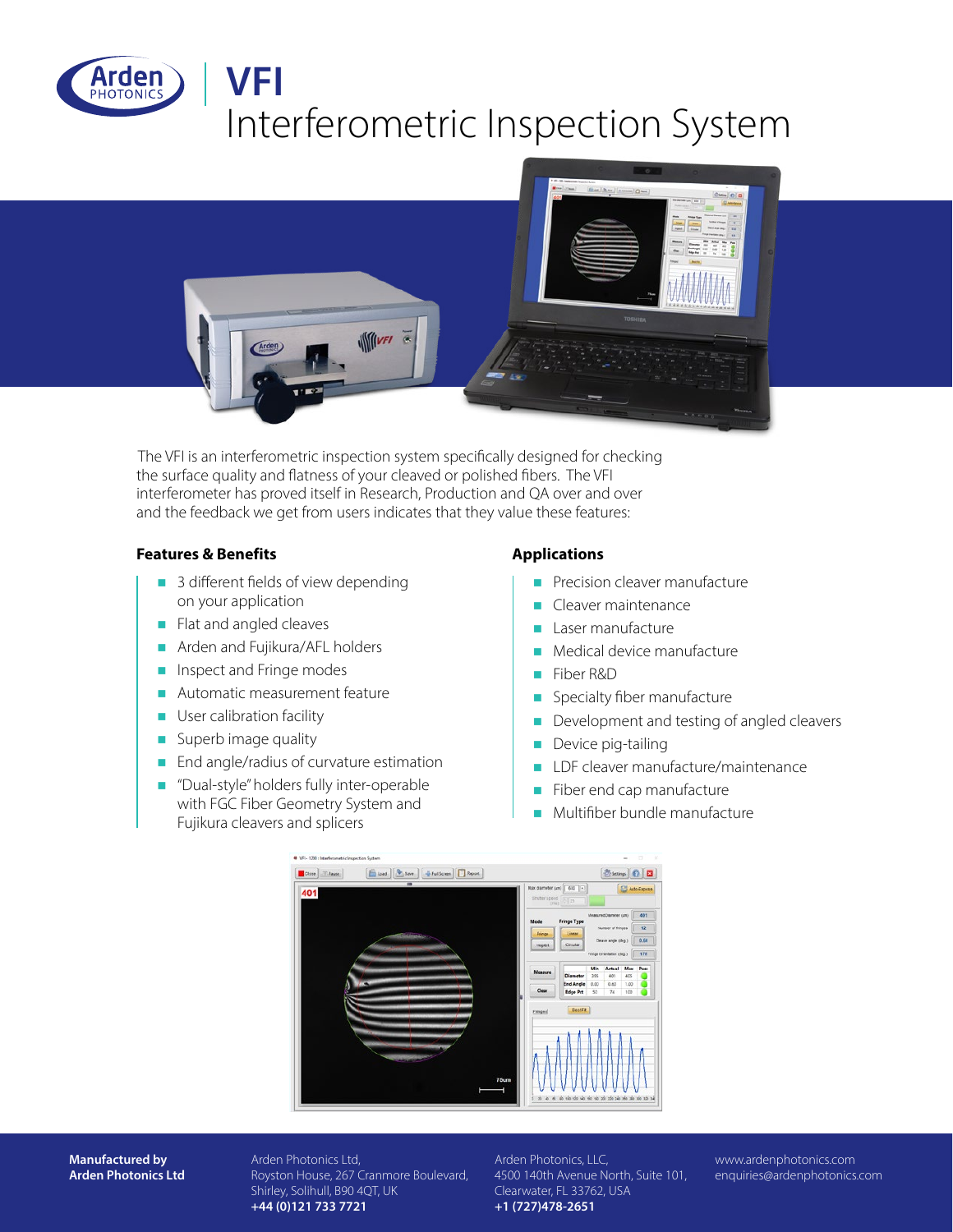



Polarisation Maintaining fiber showing cracking due to stress rods viewed in fringe mode



Polarisation Maintaining fiber showing cracking due to stress rods viewed in inspect mode



125µm fiber cleaved at  $8^{\circ}$  and measured in an  $8^{\circ}$ angled holder thus showing the characteristic saddle shaped interferogram from a non planar cleave, viewed in fringe mode



125µm fiber cleaved at 8° and measured in an 8° angled holder thus showing the large amount of hackle and cracking with angled cleaves, viewed in inspect mode

VFI 400µm calibration fiber viewed in fringe mode





VFI 400µm calibration fiber viewed in inspect mode

**Manufactured by Arden Photonics Ltd** Arden Photonics Ltd, Royston House, 267 Cranmore Boulevard, Shirley, Solihull, B90 4QT, UK **+44 (0)121 733 7721**

Arden Photonics, LLC, 4500 140th Avenue North, Suite 101, Clearwater, FL 33762, USA **+1 (727)478-2651**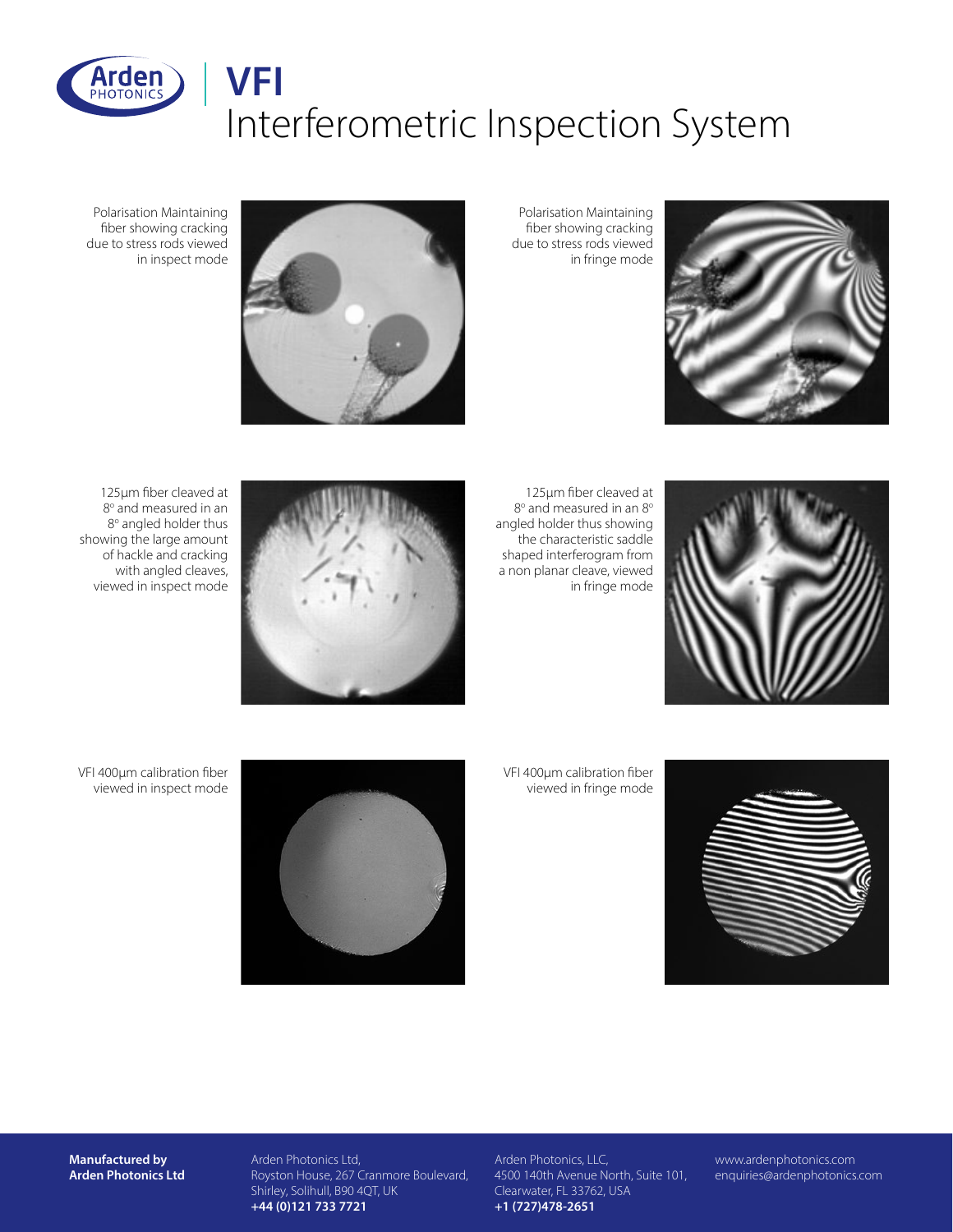

### **Technical Specifications**

|                                  | <b>VFI-200</b>                                      | <b>VFI-1200</b>                                         | <b>VFI-2000</b>                                         |
|----------------------------------|-----------------------------------------------------|---------------------------------------------------------|---------------------------------------------------------|
| <b>Field of View</b>             | $200 \mu m$                                         | 1200um maximum with x1.5, x2, x3<br>and x6 digital zoom | 2000um maximum with x1.5, x2, x3<br>and x6 digital zoom |
| <b>Dimensions</b>                | 240mm (W) x 240mm (D)<br>x 90mm (H)                 | 240mm (W) x 240mm (D)<br>x 90mm (H)                     | 240mm (W) x 240mm (D)<br>x 90mm (H)                     |
| Weight                           | 3.0 <sub>K<sub>G</sub></sub>                        | 3.0 <sub>K<sub>G</sub></sub>                            | 3.0 <sub>Kq</sub>                                       |
| <b>Image Sensor</b>              | 1/1.8 inch CMOS array, 12-bit, 6.4MP                | 1/1.8 inch CMOS array, 12-bit, 6.4MP                    | 1/1.8 inch CMOS array, 12-bit, 6.4MP                    |
| <b>Power Supply</b>              | 12v in-line power supply                            | 12v in-line power supply                                | 12v in-line power supply                                |
| <b>Resolution</b>                | 2076 x 2076, 2.4µm square pixels                    | 2076 x 2076, 2.4um square pixels                        | 2076 x 2076, 2.4µm square pixels                        |
| Fringe resolving power           | 2µm/fringe                                          | 2µm/fringe                                              | 2µm/fringe                                              |
| <b>Maximum frame rate</b>        | $>10$ fps                                           | $>10$ fps                                               | $>10$ fps                                               |
| <b>LED</b> wavelength            | 525nm                                               | 525nm                                                   | 525nm                                                   |
| *Accuracy up to 2°               | $< 0.1$ °                                           | $< 0.1$ °                                               | $< 0.1$ °                                               |
| <b>Connection to</b><br>computer | USB 3.0 (USB Type C to USB A:<br>1m cable supplied) | USB 3.0 (USB Type C to USB A:<br>1m cable supplied)     | USB 3.0 (USB Type C to USB A:<br>1m cable supplied)     |
| <b>Operating temperature</b>     | $10 - 30^{\circ}C$                                  | $10 - 30^{\circ}C$                                      | $10 - 30^{\circ}$ C                                     |
| Humidity                         | 5% - 95%, relative, non-condensing                  | 5% - 95%, relative, non-condensing                      | 5% - 95%, relative, non-condensing                      |
| Operating systems support        | Windows 7/8/10 64bit                                | Windows 7/8/10 64bit                                    | Windows 7/8/10 64bit                                    |
| <b>Computer requirements</b>     | 2GB RAM; USB 3.0 port; 64bit                        | 2GB RAM; USB 3.0 port; 64bit                            | 2GB RAM; USB 3.0 port; 64bit                            |

**\***Please note: Accuracy is measured using Arden Photonics' classic-style fiber holders.

**Manufactured by Arden Photonics Ltd** Arden Photonics Ltd, Royston House, 267 Cranmore Boulevard, Shirley, Solihull, B90 4QT, UK **+44 (0)121 733 7721**

Arden Photonics, LLC, 4500 140th Avenue North, Suite 101, Clearwater, FL 33762, USA **+1 (727)478-2651**